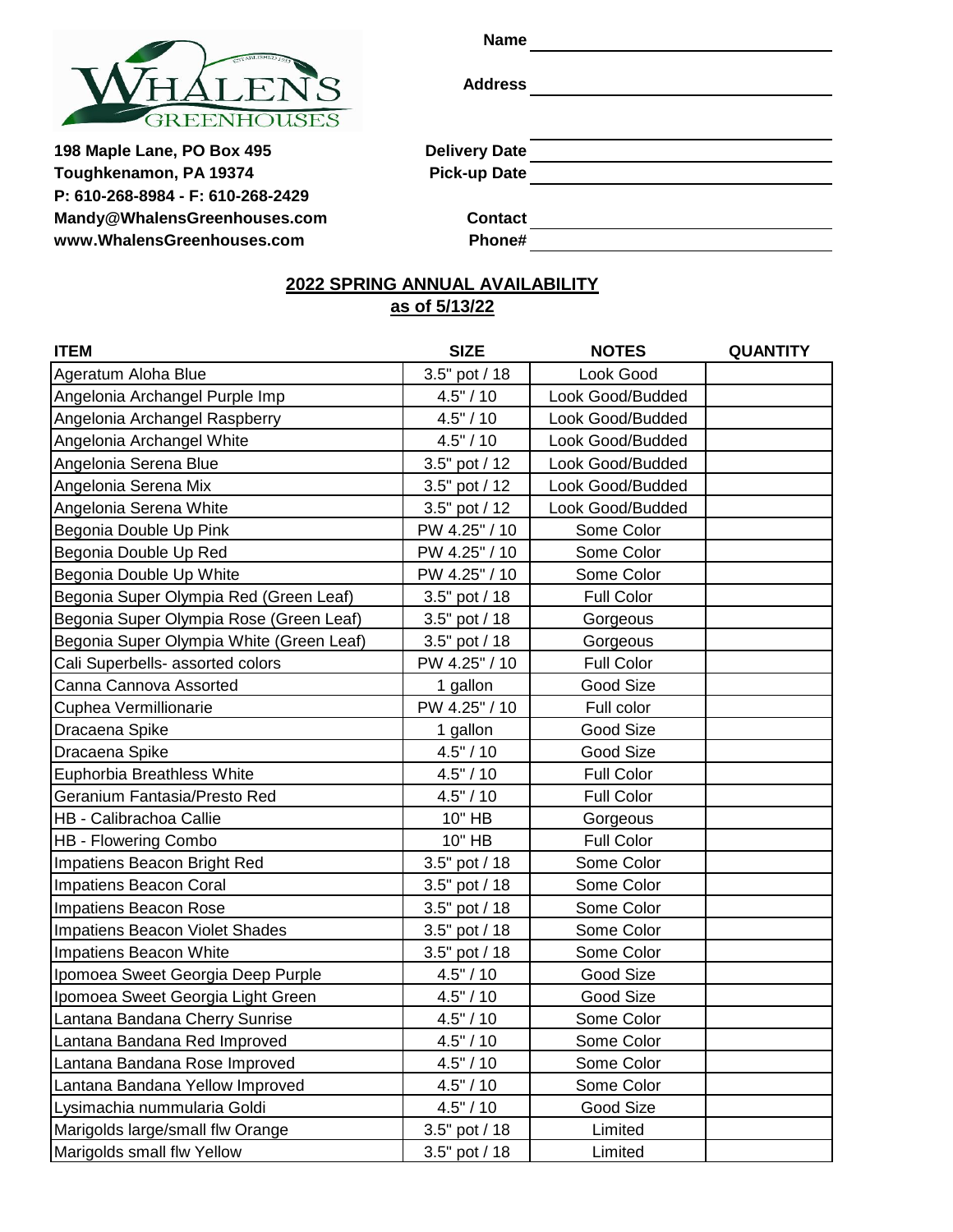| <b>ITEM</b>                                  | <b>SIZE</b>     | <b>NOTES</b>      | <b>QUANTITY</b> |
|----------------------------------------------|-----------------|-------------------|-----------------|
| New Guinea Impatiens Infinity Blushing Lilac | PW 4.25" / 10   | Some Color        |                 |
| New Guinea Impatiens Infinity Light Purple   | PW 4.25" / 10   | Some Color        |                 |
| New Guinea Impatiens Infinity Pink           | PW 4.25" / 10   | Some Color        |                 |
| New Guinea Impatiens Infinity Red            | PW 4.25" / 10   | Some Color        |                 |
| New Guinea Impatiens Infinity White          | PW 4.25" / 10   | Some Color        |                 |
| Petunia Easy Wave Flag Mix                   | 3.5" pot / 12   | Some Color        |                 |
| Petunia Easy Wave Mix                        | 3.5" pot / 12   | Some Color        |                 |
| Petunia Easy Wave South Beach Mix            | 3.5" pot / 12   | Some Color        |                 |
| Petunia Madness Mix Total                    | 3.5" pot / 18   | Gorgeous          |                 |
| Petunia Supertunia - assorted colors         | PW 4.25" / 10   | <b>Full Color</b> |                 |
| Petunia Supertunia Vista Fuchsia             | PW 4.25" / 10   | Gorgeous          |                 |
| Planter - Flowering & Accent Combo           | 12" Round       | Full Color        |                 |
| Planter - Geranium w/ trailing accent        | 12" Round       | Some Color        |                 |
| Planter - Sunpatiens w/ trailing accent      | 12" Round       | Some Color        |                 |
| Salvia Black & Blue                          | 4.5" / 10       | Some Color        |                 |
| Salvia Mystic Spires                         | 4.5" / 10       | Gorgeous          |                 |
| Salvia Red Hot Sally II                      | 3.5" pot / 18   | Some Color        |                 |
| <b>Sunpatiens Compact Coral Pink</b>         | 4.5" / 10       | Some Color        |                 |
| <b>Sunpatiens Compact Deep Rose</b>          | 4.5" / 10       | Some Color        |                 |
| <b>Sunpatiens Compact Electric Orange</b>    | 4.5" / 10       | Some Color        |                 |
| <b>Sunpatiens Compact Hot Pink</b>           | 4.5" / 10       | Some Color        |                 |
| <b>Sunpatiens Compact White</b>              | 4.5" / 10       | Some Color        |                 |
| Verbena Lanai Neon Rose                      | 4.5" / 10       | Look Good         |                 |
| Verbena Lanai Peach                          | 4.5" / 10       | Look Good         |                 |
| Verbena Lanai Purple                         | 4.5" / 10       | Look Good         |                 |
| Verbena Lanai Red                            | 4.5" / 10       | Look Good         |                 |
| Verbena Lanai Sky Blue                       | 4.5" / 10       | Look Good         |                 |
| Verbena Lanai White                          | 4.5" / 10       | Look Good         |                 |
| Verbena Superbena Red                        | PW 4.25" / 10   | Some Color        |                 |
| Verbena Superbena Royal Plum Wine            | PW 4.25" / 10   | Some Color        |                 |
| Verbena Superbena Sparkling Rose             | PW 4.25" / 10   | Some Color        |                 |
| Verbena Superbena Whiteout                   | PW 4.25" / 10   | Some Color        |                 |
| Vinca Blockbuster Dark Red                   | 3.5" pot / 18   | <b>Full Color</b> |                 |
| Vinca Blockbuster Icy Watermelon             | 3.5" pot / 18   | <b>Full Color</b> |                 |
| Vinca Blockbuster Peppermint                 | 3.5" pot / 18   | <b>Full Color</b> |                 |
| Vinca Blockbuster Punch                      | 3.5" pot / 18   | Full Color        |                 |
| Vinca Blockbuster Purple                     | 3.5" pot / 18   | <b>Full Color</b> |                 |
| Vinca Blockbuster White                      | $3.5"$ pot / 18 | <b>Full Color</b> |                 |
| Zinnia Magellan Mix (large flower)           | 3.5" pot / 18   | Limited           |                 |
| Zinnia Zahara Mix (small flower)             | 3.5" pot / 18   | Limited           |                 |